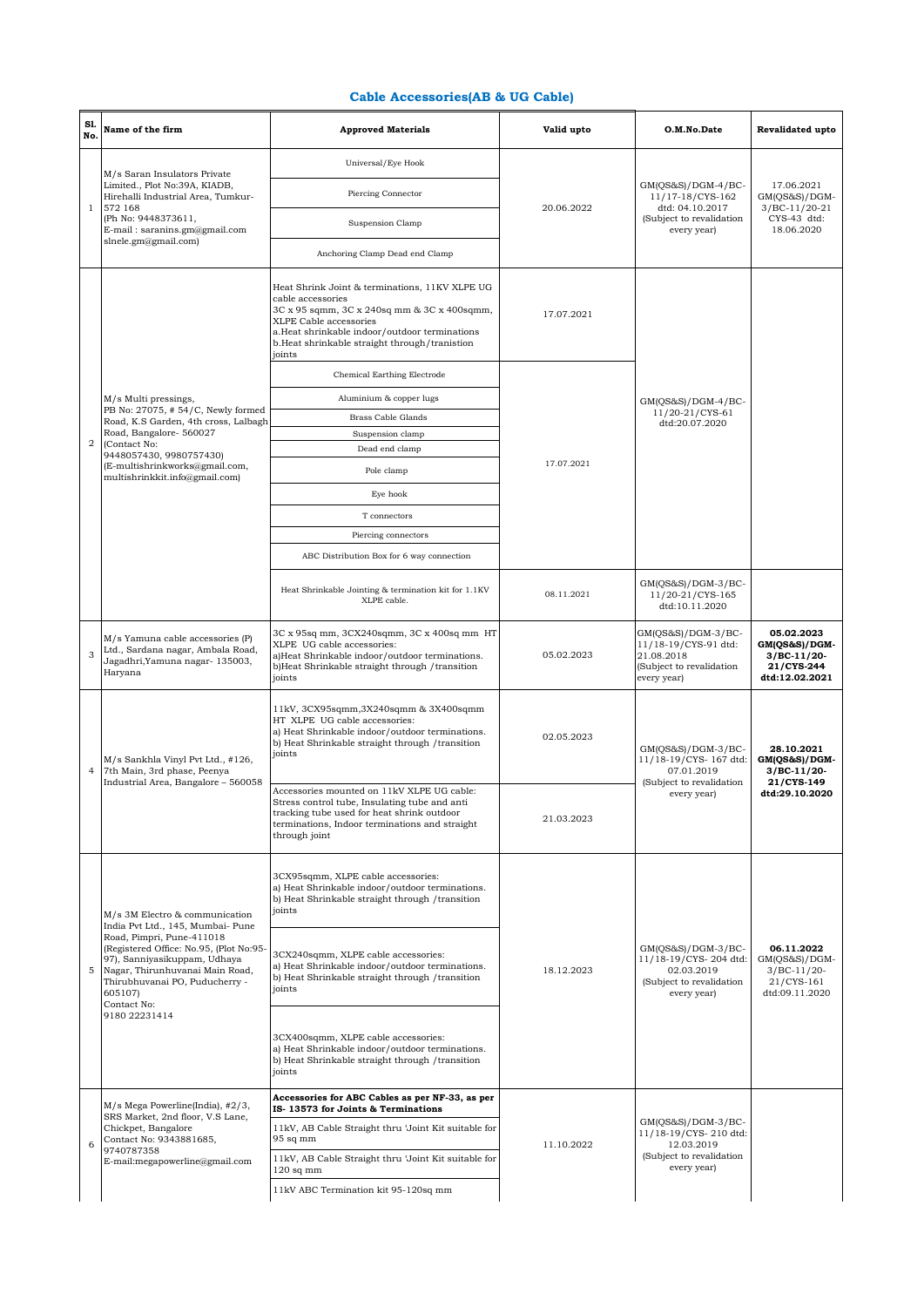| 7  | M/s SICAME India Connectors Pvt<br>Ltd.,<br>S.No: 473/1(part), #96,<br>Sirunkundram Village post,<br>Chegalpet Taluk, Kanchipuram Dist-<br>603108, Tamilnadu<br>Contact No:<br>91-44-27410200                                                                                                                           | LT/AB cable accessories                                                                                                                                                                                                                        | 09.02.2023 | GM(QS&S)/DGM-3/BC-<br>11/20-21/CYS-243<br>dtd:10.02.2021                                                       |                                                                                |
|----|-------------------------------------------------------------------------------------------------------------------------------------------------------------------------------------------------------------------------------------------------------------------------------------------------------------------------|------------------------------------------------------------------------------------------------------------------------------------------------------------------------------------------------------------------------------------------------|------------|----------------------------------------------------------------------------------------------------------------|--------------------------------------------------------------------------------|
|    |                                                                                                                                                                                                                                                                                                                         | Insulating piercing connectors.                                                                                                                                                                                                                |            |                                                                                                                |                                                                                |
|    |                                                                                                                                                                                                                                                                                                                         | Anchoring clamp / Dead end clamp assembly                                                                                                                                                                                                      |            |                                                                                                                |                                                                                |
|    |                                                                                                                                                                                                                                                                                                                         | Suspension clamp/Tension clamp assembly                                                                                                                                                                                                        |            |                                                                                                                |                                                                                |
|    |                                                                                                                                                                                                                                                                                                                         | Stainless steel strap with Buckle                                                                                                                                                                                                              |            |                                                                                                                |                                                                                |
|    |                                                                                                                                                                                                                                                                                                                         | Junction sleeves (Mid span Joints)                                                                                                                                                                                                             |            |                                                                                                                |                                                                                |
|    |                                                                                                                                                                                                                                                                                                                         | Three phase LT AB cable distribution box for $5 & 6$<br>connection and Single phase LT AB cable<br>distribution box for 20 & 10 connections                                                                                                    |            |                                                                                                                |                                                                                |
|    | M/s Raychem RPG(P) Ltd., No.37/7,<br>Ground Floor, Aga Abbas Ali Road,<br>Off Halasur Road, Bangalore-560 042<br>(Ph No: 9180-40676666, F-9180-<br>25586039, www.raychemrpg.com)<br>M/s Western Cablex Engineering Pvt                                                                                                  | Heat Shrinkable Joint & terminations, 1.1KV XLPE<br>cable accessories                                                                                                                                                                          | 06.06.2022 | $GM(QS&S)/DGM-3/BC-$<br>11/19-20/CYS-117 dtd:<br>20.09.2019<br>(Subject to revalidation<br>every year)         |                                                                                |
|    |                                                                                                                                                                                                                                                                                                                         | 11kV, Jointing & cable termination kit as per IS -<br>13573 3CX95sqmm, 3CX240sqm, 3CX400sqmm,<br>11kV XLPE UG cable Accessories<br>a. Heat shrinkable indoor/ outdoor terminations<br>b. Heat shrinkable straight through/Transition<br>joints |            |                                                                                                                | 06.06.2022<br>$GM(QS&S)/DGM-$<br>$3/BC-11/20-$<br>21/CYS-166<br>dtd:11.11.2020 |
|    |                                                                                                                                                                                                                                                                                                                         | LT & HT AB Cable Accessories                                                                                                                                                                                                                   |            |                                                                                                                |                                                                                |
| 8  |                                                                                                                                                                                                                                                                                                                         | Insulating piercing connectors.<br>Anchoring clamps (Dead end) assembly for<br>bare/insulated wire<br>Suspension clamp assembly                                                                                                                | 28.01.2024 | GM(QS&S)/DGM-3/BC-<br>11/20-21/CYS-234<br>dtd:29.01.2021                                                       |                                                                                |
|    |                                                                                                                                                                                                                                                                                                                         | Pre-insulated lugs/ferrules                                                                                                                                                                                                                    |            |                                                                                                                |                                                                                |
|    |                                                                                                                                                                                                                                                                                                                         | Steel strap & Buckles                                                                                                                                                                                                                          |            |                                                                                                                |                                                                                |
|    |                                                                                                                                                                                                                                                                                                                         | Eye Hook type A & B (Suitable for ABC fittings)                                                                                                                                                                                                |            |                                                                                                                |                                                                                |
|    |                                                                                                                                                                                                                                                                                                                         | Insulating line cover                                                                                                                                                                                                                          |            |                                                                                                                |                                                                                |
|    |                                                                                                                                                                                                                                                                                                                         | Cable end caps<br>Heat Shrinkable Joint & terminations, 1.1KV XLPE                                                                                                                                                                             |            |                                                                                                                |                                                                                |
| 9  | Ltd<br>202, Universal Industrial Estate, J.P.<br>Road, Andheri West, Mumbai -<br>400058<br>Ph No: 91 22 26358098,<br>E-mail: info@wcablex.com,<br>wcablex@gmail.com<br>Factory Unit: No.7, Silver Industrial<br>Estate, Bhimpore, Nani Daman<br>396210.                                                                 | cable accessories                                                                                                                                                                                                                              | 13.10.2021 | $GM(QS&S)/DGM-3/BC-$<br>11/19-20/CYS-156<br>dtd:18.11.2019<br>(Subject to revalidation<br>every year)          |                                                                                |
|    |                                                                                                                                                                                                                                                                                                                         | 11kV, Jointing & cable termination kit as per IS -<br>13573 3Cx95sqmm, 3CX240sqm, 3Cx400sqmm<br>11kV XLPE UG cable Accessories<br>a. Heat shrinkable indoor/ outdoor terminations<br>b. Heat shrinkable straight through/ Transition<br>joints | 27.03.2024 |                                                                                                                |                                                                                |
|    | M/s SGP Industries,<br>Madapatna, Near Vinayaka Engg<br>Works, Harragadde post, Jigani<br>10 hobli, Anekal Taluk,<br>Bangalore - 560105<br>(Mob: 9591075579, 8050777535,<br>8951892319)<br>E-mail:sgp_indl@rediffmail.com                                                                                               | Accessories for ABC cables<br>· Suspension clamp<br>• Insulating Piercing Connector<br>• Anchor Clamp Assembly                                                                                                                                 | 25.10.2024 | $GM(QS&S)DGM(E1.$<br>3)/BC-11/ 19-20/Cys-<br>165 dated:09.12.2019<br>(Subject to revalidation<br>every year)   |                                                                                |
| 11 | M/s Spoorthy Metal Technologies Pvt<br>Ltd.,<br>157-P Sopura Industrial Area, 1st phase,<br>Dabuspete, Nelamangla, Bangalore -<br>562111<br>E-mail: spoorthymetals@gmail.com<br>Contact No: 9036928643                                                                                                                  | 11kV, Jointing & cable termination kit as per IS-13573<br>3Cx95sqmm, 3CX240sqm, 3Cx400sqmm 11kV XLPE<br>UG cable Accessories<br>· Heat shrinkable indoor/ outdoor terminations<br>· Heat shrinkable straight through/ Transition joints        | 05.08.2024 | $GM(QS&S)DGM(E1,$<br>3)/BC-11/20-21/Cys-<br>76 dated:13.08.2020<br>(Subject to revalidation<br>every year)     | 16.09.2021<br>$GM(QS&S)/DGM-$<br>3/BC-11/20-21/CYS-<br>125 dtd:18.09.2020      |
| 12 | M/s BBC Cellpack Electrical Products,<br>Behr Bircher cell pack BBC India Private<br>Limited,<br>No.801, NDM-1, Netaji Subhash Place,<br>Pitampura, New Delhi - 110034<br>Factory Unit: No:149, EHTP, Phase 5,<br>Sector 56, Kundli Sonpat, Haryana -<br>131028<br>Ph no:9830059945<br>E-mail:pinaki.gupta@cellpack.com | 11kV, Jointing & cable termination kit as per IS-13573<br>3Cx95sqmm, 3CX240sqm, 3Cx400sqmm 11kV XLPE<br>UG cable Accessories<br>a. Heat shrinkable indoor/outdoor terminations<br>b. Heat shrinkable straight through/ Transition joints       | 09.07.2024 | $GM(QS&S)DGM(E1, -)$<br>3)/BC-11/20-21/Cys-<br>134 dated:05.10.2020<br>(Subject to revalidation<br>every year) |                                                                                |
| 13 | M/s Compaq International Pvt. Ltd, VPO-<br>Shadipur, Gurunak Nagar, Khajuri Road,<br>Yamuna Nagar, Khajuri Road, Yamuna<br>Nagar-135001, Haryana                                                                                                                                                                        | 3C x 95sq mm, 3CX240sqmm, 3C x 400sq mm HT<br>XLPE UG cable accessories:<br>a)Heat Shrinkable indoor/outdoor terminations.<br>b)Heat Shrinkable straight through /transition joints                                                            | 18.12.2022 | GM(QS&S)/DGM-4/BC-<br>11/17-18/CYS-53 dtd:<br>22.06.2018<br>(Subject to revalidation<br>every year)            | 17.10.2021<br>$GM(QS&S)/DGM-$<br>3/BC-11/20-21/CYS-<br>143 dtd:19.10.2020      |